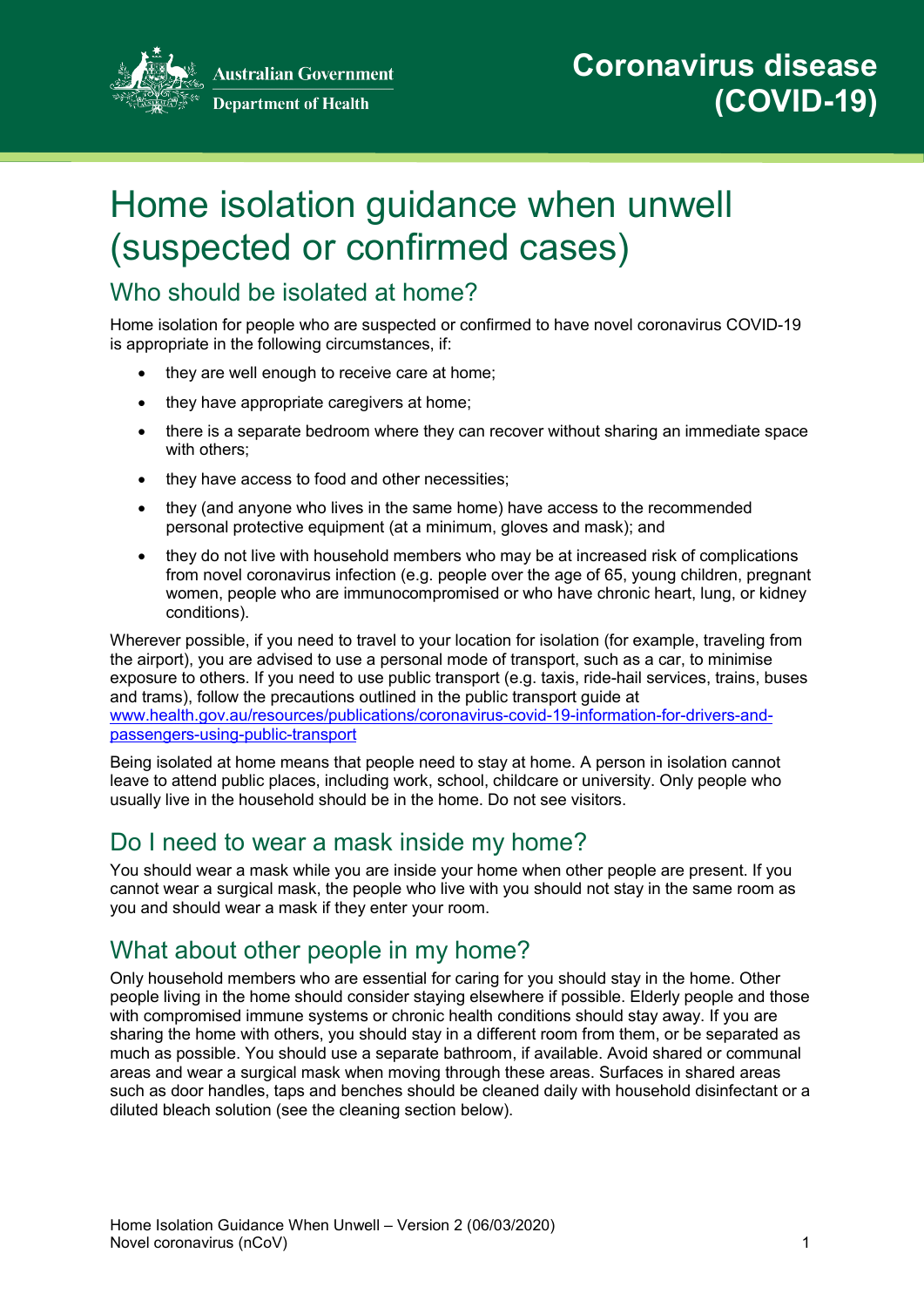## Do carers or household members need to be isolated as well?

If you are a confirmed case, the people you live with and other close contacts will need to be isolated at home. They will be contacted by your local public health unit and told how long they need to be isolated.

If you are suspected of being infected and are waiting on test results, the people you live with may need to be isolated—even if they don't have any symptoms. This will be determined by your public health unit on a case-by-case basis. You will be contacted and told whether your household members and close contacts need to be isolated. If they do not require isolation and become unwell, they should contact your local public health unit who will assess and advise on what to do next. If they have difficulty breathing or are seriously unwell and it is an emergency, they should call triple zero (000) immediately and alert ambulance staff to their travel/contact history.

# Where do I find my local public health unit's contact details?

If you are a suspected or confirmed case, the local public health unit in the state or territory where you have been placed in home isolation would normally provide their contacts details to you. If you don't have these details or they have been misplaced, you are welcome to call the National Coronavirus Health Information Line on 1800 020 080. They will redirect you to the state and territory health department responsible for the local public health unit. If you have the contact details, rewrite them here as back up:

Local public health unit:

Business hours phone number:

After hours phone number:

#### How can we help prevent the spread of coronavirus?

Practising good sneeze/cough hygiene is the best defence against most viruses. You should:

- wash your hands frequently with soap and water, before and after eating, and after going to the toilet
- cover your cough and sneeze, dispose of tissues, and use alcohol-based hand sanitiser
- and if unwell, avoid contact with others (stay more than 1.5 meters from people).

### Going outside

If you live in a private house, then it is safe for you to go outside into your garden or courtyard. If you live in an apartment, it is also safe for you to go outside into the garden but you should wear a mask to minimise risk to others. You should move quickly through any common areas and wear a mask. It is safe to go onto your balcony if you have one.

# **Cleaning**

If others in the home want to clean your room, ask them to put on a mask before entering the room. They should wear gloves while cleaning, and use alcohol hand rub before and after wearing gloves. Surfaces which are touched regularly, such as door handles, kitchen and bathroom areas and phones should be cleaned frequently using detergent and water or a detergent-based cleaner.